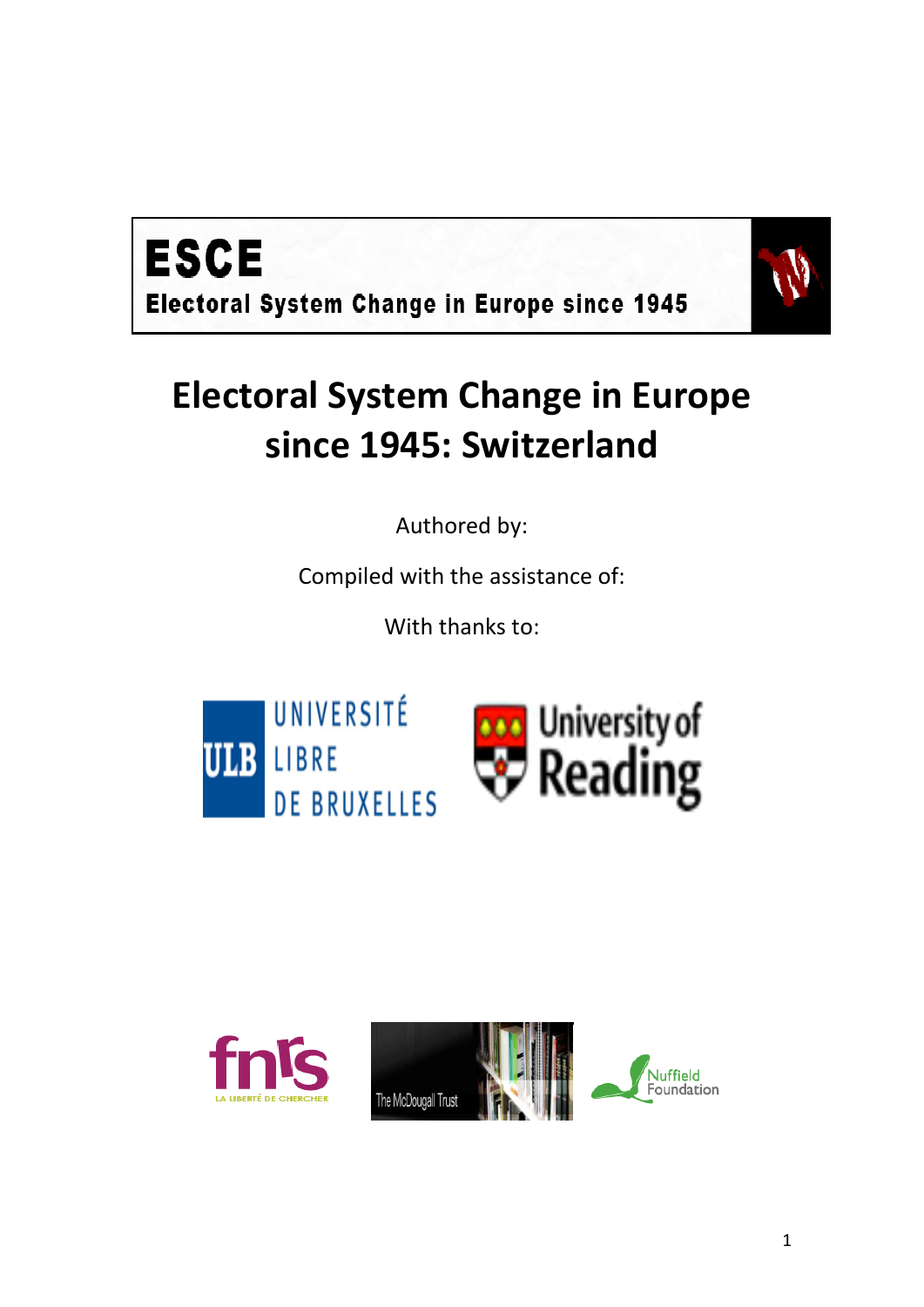

# **Section 1: Overview of Swiss Electoral System Changes since 1945**

The electoral system used to elect members of the Swiss National Council has for most part been the same since the adoption of the federal constitution. The National council is composed of 200 members (since 1963) elected in 26 districts, each corresponding to a canton. The magnitude of these districts may vary a lot, from 1 seat in several Alpine districts to 34 in Zurich.

In each district, seats are allocated through lists proportional representation (except obviously in single-member districts where FPTP is used). Parties are allowed to present several lists within the same district, and then to link them through an *apparentement* for a common counting of their votes during the process of allocation of seats.

Voters are allowed to cast as many preference votes as there are seats to be allocated in the district. These votes can be distributed within one list, or on several lists.

The electoral system has undergone no significant reforms during the period covered here (since 1945). The only exceptions are the gradual increase in assembly size from 194 in 1947 to 196 in 1951 and finally to 200 in 1963. Another size has been the addition to one district in 1983 with the creation of a new canton: Jura (created in 1974).

### **Section 2: Relevant Electoral System changes in Switzerland since 1945**

| Law                                                      | Amendment | Date of<br>enactment | Location                                                 | <b>Relevant for the</b><br>research |
|----------------------------------------------------------|-----------|----------------------|----------------------------------------------------------|-------------------------------------|
| Federal<br>constitution of<br>the Swiss<br>Confederation |           | 18 April 1999        | http://www.<br>admin.ch/ch/<br>$f$ /rs/101/              | Yes                                 |
| Federal Law on<br>the Political<br>Rights                |           | 17 December<br>1976  | http://www.ad<br>min.ch/ch/f/rs/<br>161 1/index.ht<br>ml | Yes                                 |

#### **Table 1. Summary of Swiss Electoral Laws and Amendments since 1945**

**Section 3: Details of previous electoral systems and electoral system changes.** 

#### *3.1 The 1945 Electoral System*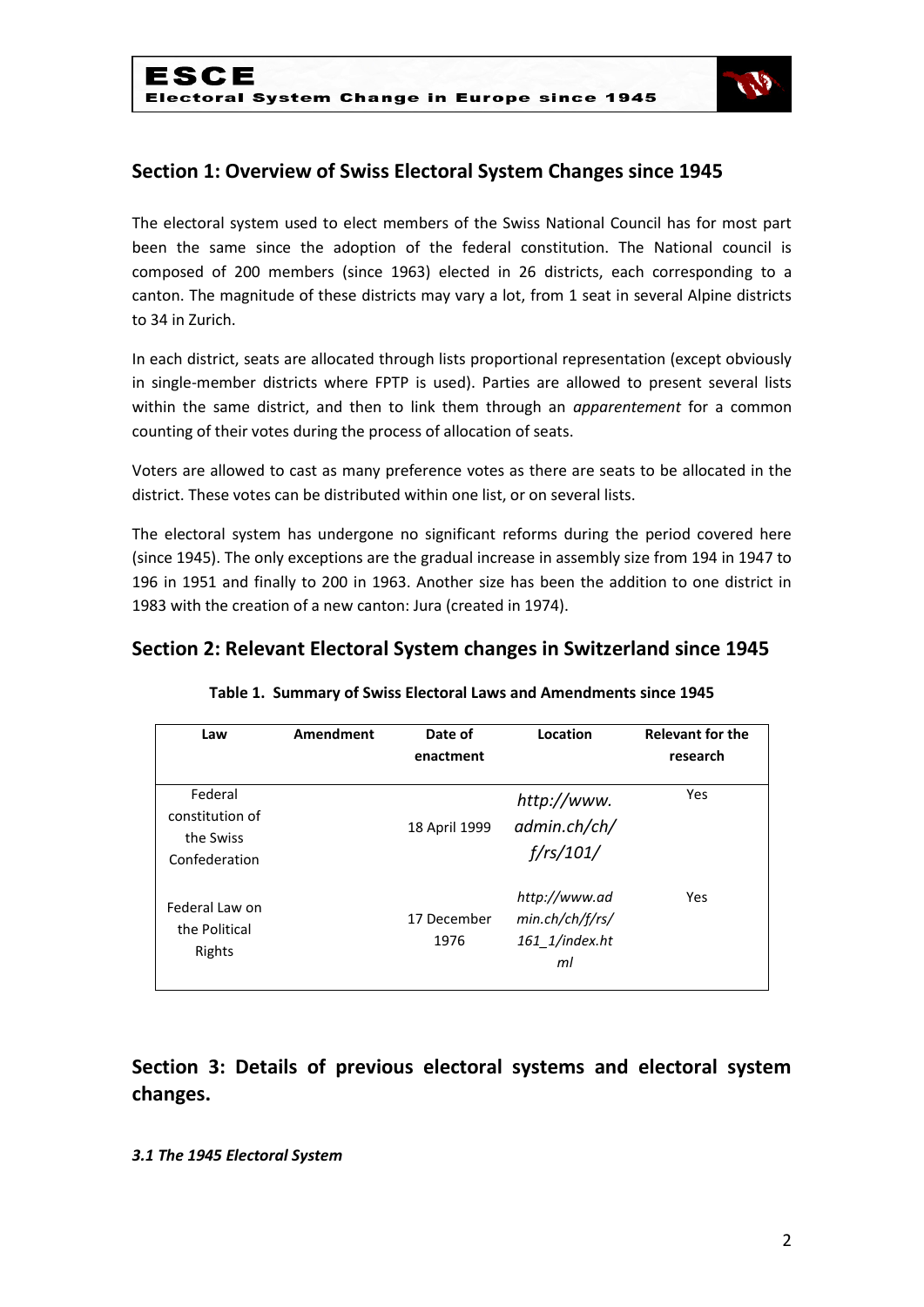

*Assembly size*. 194 members. This would gradually grow to 200 in 1963, and stay constant until 2012.

*Districts and district magnitude*. The number of seats allocated to each district is defined by the size population in the district. There is a minimum of one seat per district. (see appendix for the actual distribution of seats over time)

*Nature of votes that can be cast*. In multi-member districts, voters have as many votes as there are seats to be filled. They can express their support by (a) casting a vote for the entire list, (b) giving candidates within a list one or two votes, (c) deleting the names of candidates they do not want to support, and (d) right up the names of candidates from other lists (panachage – it is only possible if they have already deleted the name of some candidates). If a voter does cast preference votes for candidates but not up to the number of votes he was allowed to express, the remaining votes are attributed to the list he supports (but not to specific candidates on this list).Interestingly, the Swiss electoral law stipulates that if no list of candidates has been put to vote, voters can vote for any eligible citizen. Citizens gaining most votes are elected.

In single-member districts, voters have only one vote to cast for the candidate of their choice. They are actually allowed to cast a vote for any eligible citizens, even those that have not declared their candidacy.

*Party threshold*. There is no threshold.

*Allocation of seats to parties at the lower tier*. The score of the list equals the number of preference votes for candidates on the list, the votes attributed to the entire list by voters who have not expressed a preference for candidates and the number of remaining votes not attributed by voters of the list to specific candidates.

In each district, lists are also authorized to make an apparentement, ie declare themselves allied, to be considered as a unique list during the process of seats allocation within the district.

Between lists (or grouping of lists being apparented), seats are allocated with proportional representation. First, a Hagenbach-Bischoff quota (= number of valid votes in the district divided by the total number of seats  $+1$ ) is calculated. Each list receives has many seats as the number of times its total number of valid votes contains this quota. Remainder seats are allocated to lists with the highest average of votes (again, a Hagenbach-Bischoff quota is used, meaning that the score of each list is divided by the number of seats already received  $+1$ )..

Lists that are groups through apparentement then have to allocate seats among them. It is done using the same method between them than for the allocation of seats between all lists.

*Allocation of seats to parties at the upper tier*. Not applicable.

*Allocation of seats to candidates*. Candidates with the highest number of preference votes on the list are elected up to the number of seats gained by the list.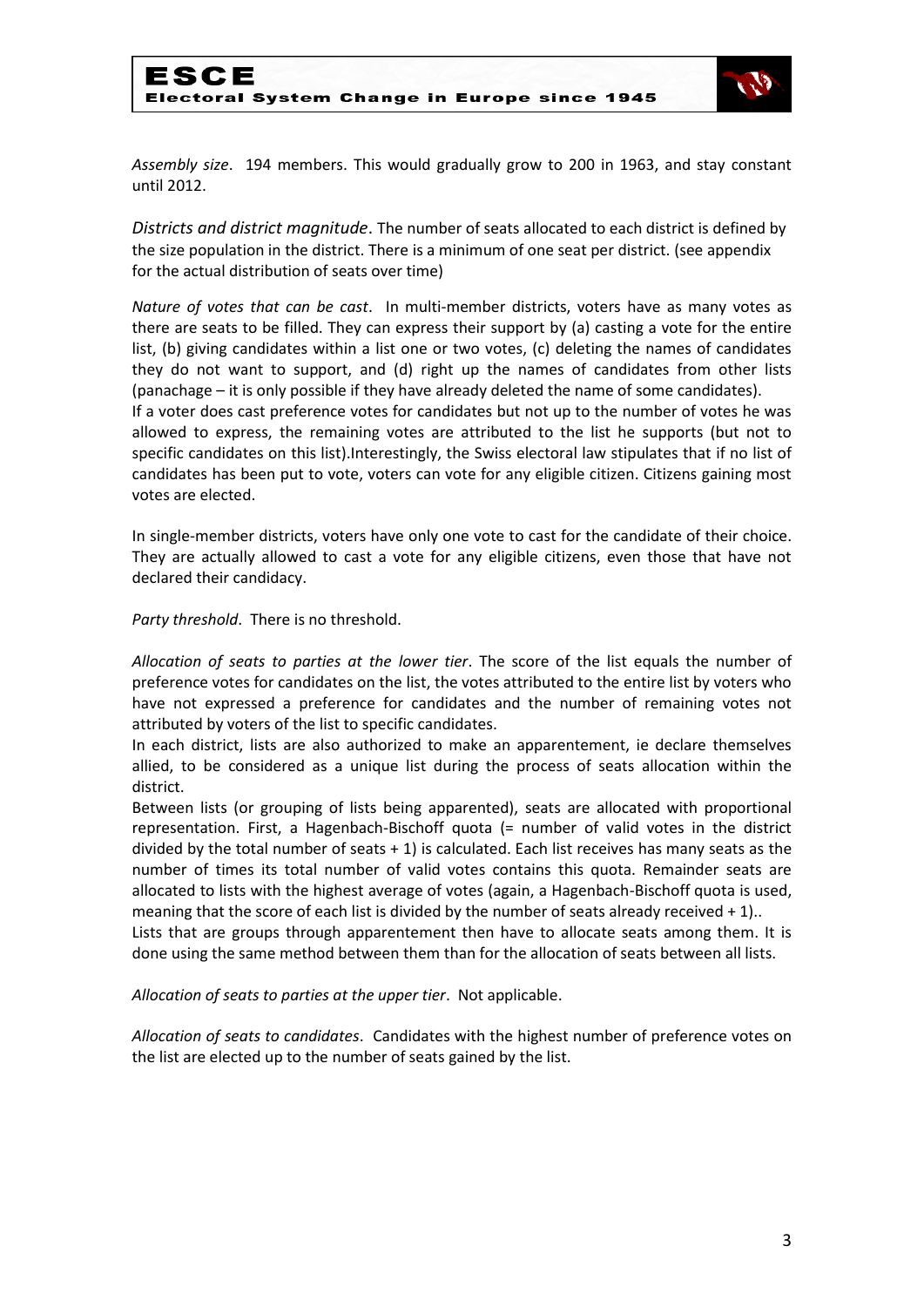# ESCE<br>Electoral System Change in Europe since 1945



# **Appendix**

|                | 19             | 19             | 19             | 19             | 19             | 19              | 19             | 19             | 19             | 19             | 19             | 19             | 19             | 19             | 20             | 20             | 20                      |
|----------------|----------------|----------------|----------------|----------------|----------------|-----------------|----------------|----------------|----------------|----------------|----------------|----------------|----------------|----------------|----------------|----------------|-------------------------|
| <b>CANTONS</b> | 47             | 51             | 55             | 59             | 63             | 67              | 71             | 75             | 79             | 83             | 87             | 91             | 95             | 99             | 03             | 07             | 11                      |
| <b>Total</b>   | 194            | 196            | 196            | 196            | 200            | 200             | 200            | 200            | 200            | 200            | 200            | 200            | 200            | 200            | 200            | 200            | 200                     |
|                |                |                |                |                |                |                 |                |                |                |                |                |                |                |                |                |                |                         |
| Zürich         | 31             | 32             | 32             | 32             | 35             | 35              | 35             | 35             | 35             | 35             | 35             | 35             | 34             | 34             | 34             | 34             | 34                      |
| Bern           | 33             | 33             | 33             | 33             | 33             | 33              | 31             | 31             | 29             | 29             | 29             | 29             | 27             | 27             | 26             | 26             | 26                      |
| Luzern         | 9              | 9              | 9              | 9              | 9              | 9               | 9              | 9              | 9              | 9              | 9              | 9              | 10             | 10             | 10             | 10             | 10                      |
| Uri            | $\mathbf{1}$   | $\mathbf{1}$   | $\overline{1}$ | $\overline{1}$ | $\overline{1}$ | $\mathbf{1}$    | $\mathbf{1}$   | $\mathbf{1}$   | $\mathbf{1}$   | $\mathbf{1}$   | $\mathbf{1}$   | $\overline{1}$ | $\mathbf{1}$   | $\mathbf{1}$   | $\mathbf{1}$   | $\mathbf{1}$   | $\mathbf{1}$            |
| Schwyz         | 3              | $\overline{3}$ | 3              | 3              | 3              | $\overline{3}$  | 3              | 3              | 3              | 3              | $\overline{3}$ | 3              | 3              | 3              | 4              | 4              | 4                       |
| Obwalden       | $\mathbf{1}$   | $\overline{1}$ | $\overline{1}$ | $\mathbf{1}$   | $\overline{1}$ | $\mathbf{1}$    | $\overline{1}$ | $\overline{1}$ | $\mathbf{1}$   | $\overline{1}$ | $\mathbf{1}$   | $\overline{1}$ | $\overline{1}$ | $\mathbf{1}$   | $\overline{1}$ | $\mathbf{1}$   | $\mathbf{1}$            |
| Nidwalde       |                |                |                |                |                |                 |                |                |                |                |                |                |                |                |                |                |                         |
| n              | $\mathbf{1}$   | $\mathbf{1}$   | $\mathbf{1}$   | $\mathbf{1}$   | $\mathbf{1}$   | $\mathbf{1}$    | $\mathbf{1}$   | $\mathbf{1}$   | $\mathbf{1}$   | $\mathbf{1}$   | $\mathbf{1}$   | $\mathbf{1}$   | $\mathbf{1}$   | $\mathbf{1}$   | $\mathbf{1}$   | $\mathbf{1}$   | $\mathbf{1}$            |
| Glarus         | $\overline{2}$ | $\overline{2}$ | $\overline{2}$ | $\overline{2}$ | $\overline{2}$ | $\overline{2}$  | $\mathbf{1}$   | $\mathbf{1}$   | $\mathbf{1}$   | $\overline{1}$ | $\mathbf{1}$   | $\mathbf{1}$   | $\mathbf{1}$   | $\mathbf{1}$   | $\mathbf{1}$   | $\mathbf{1}$   | $\mathbf{1}$            |
| Zug            | $\overline{2}$ | $\overline{2}$ | $\overline{2}$ | $\overline{2}$ | $\overline{2}$ | $\overline{2}$  | $\overline{2}$ | $\overline{2}$ | $\overline{2}$ | $\overline{2}$ | $\overline{2}$ | $\overline{2}$ | 3              | 3              | 3              | 3              | $\overline{\mathbf{3}}$ |
| Fribourg       | $\overline{7}$ | 7              | $\overline{7}$ | $\overline{7}$ | 6              | 6               | 6              | 6              | 6              | 6              | 6              | 6              | 6              | 6              | $\overline{7}$ | $\overline{7}$ | $\overline{7}$          |
| Solothurn      | $\overline{7}$ | $\overline{7}$ | $\overline{7}$ | $\overline{7}$ | $\overline{7}$ | $\overline{7}$  | 7              | $\overline{7}$ | 7              | 7              | $\overline{7}$ | $\overline{7}$ | $\overline{7}$ | $\overline{7}$ | $\overline{7}$ | $\overline{7}$ | $\overline{7}$          |
| Basel-         |                |                |                |                |                |                 |                |                |                |                |                |                |                |                |                |                |                         |
| Stadt          | 8              | 8              | 8              | 8              | 8              | 8               | $\overline{7}$ | 7              | $\overline{7}$ | 6              | 6              | 6              | 6              | 6              | 5              | 5              | 5                       |
| Basel-         |                |                |                |                |                |                 |                |                |                |                |                |                |                |                |                |                |                         |
| Landschaf      |                |                |                |                |                |                 |                |                |                |                |                |                |                |                |                |                |                         |
| t              | 4              | 4              | 4              | 4              | 5              | 5               | 7              | $\overline{7}$ | 7              | 7              | 7              | 7              | $\overline{7}$ | 7              | 7              | $\overline{7}$ | 7                       |
| Schaffhau      |                |                |                |                |                |                 |                |                |                |                |                |                |                |                |                |                |                         |
| sen            | $\overline{2}$ | $\overline{2}$ | $\overline{2}$ | $\overline{2}$ | $\overline{2}$ | $\overline{2}$  | $\overline{2}$ | $\overline{2}$ | $\overline{2}$ | $\overline{2}$ | $\overline{2}$ | $\overline{2}$ | $\overline{2}$ | $\overline{2}$ | $\overline{2}$ | $\overline{2}$ | $\overline{2}$          |
| Appenzell      |                |                |                |                |                |                 |                |                |                |                |                |                |                |                |                |                |                         |
| Auss.          | $\overline{2}$ | $\overline{2}$ | $\overline{2}$ | $\overline{2}$ | $\overline{2}$ | $\overline{2}$  | $\overline{2}$ | $\overline{2}$ | $\overline{2}$ | $\overline{2}$ | $\overline{2}$ | $\overline{2}$ | $\overline{2}$ | $\overline{2}$ | $\mathbf{1}$   | $\mathbf{1}$   | $\mathbf{1}$            |
| Appenzell      |                |                |                |                |                |                 |                |                |                |                |                |                |                |                |                |                |                         |
| Inn.           | $\mathbf{1}$   | $\mathbf{1}$   | $\overline{1}$ | $\mathbf{1}$   | $\mathbf{1}$   | $\mathbf{1}$    | $\mathbf{1}$   | $\mathbf{1}$   | $\mathbf{1}$   | $\mathbf{1}$   | $\mathbf{1}$   | $\mathbf{1}$   | $\mathbf{1}$   | $\mathbf{1}$   | $\mathbf{1}$   | $\mathbf{1}$   | $\mathbf{1}$            |
| St. Gallen     | 13             | 13             | 13             | 13             | 13             | 13              | 12             | 12             | 12             | 12             | 12             | 12             | 12             | 12             | 12             | 12             | 12                      |
| Grisons        | 6              | 6              | 6              | 6              | 5              | 5               | 5              | 5              | 5              | 5              | 5              | 5              | 5              | 5              | 5              | 5              | 5                       |
| Aurgau         | 12             | 13             | 13             | 13             | 13             | $\overline{13}$ | 14             | 14             | 14             | 14             | 14             | 14             | 15             | 15             | 15             | 15             | 15 <sub>1</sub>         |
| Thurgau        | 6              | 6              | 6              | 6              | 6              | 6               | 6              | 6              | 6              | 6              | 6              | 6              | 6              | 6              | 6              | 6              | 6                       |
| Ticino         | $\overline{7}$ | 7              | 7              | 7              | 7              | $\overline{7}$  | 8              | 8              | 8              | 8              | 8              | 8              | 8              | 8              | 8              | 8              | 8                       |
| Vaud           | 16             | 16             | 16             | 16             | 16             | 16              | 16             | 16             | 16             | 17             | 17             | 17             | 17             | 17             | 18             | 18             | 18                      |
| Valais         | 7              | 7              | 7              | 7              | $\overline{7}$ | 7               | 7              | 7              | 7              | 7              | 7              | 7              | 7              | 7              | 7              | 7              | 7                       |
| Neuchâtel      | 5              | 5              | 5              | 5              | 5              | 5               | 5              | 5              | 5              | 5              | 5              | 5              | 5              | 5              | 5              | 5              | 5                       |
| Genève         | 8              | 8              | 8              | 8              | 10             | 10              | 11             | 11             | 11             | 11             | 11             | 11             | 11             | 11             | 11             | 11             | 11                      |
| Jura           |                |                |                |                |                |                 |                |                |                | $\overline{2}$ | $\overline{2}$ | $\overline{2}$ | $\overline{2}$ | $\overline{2}$ | $\overline{2}$ | $\overline{2}$ | $\overline{2}$          |

Source: Office fédéral de la statistique, Statistique des élections au Conseil national